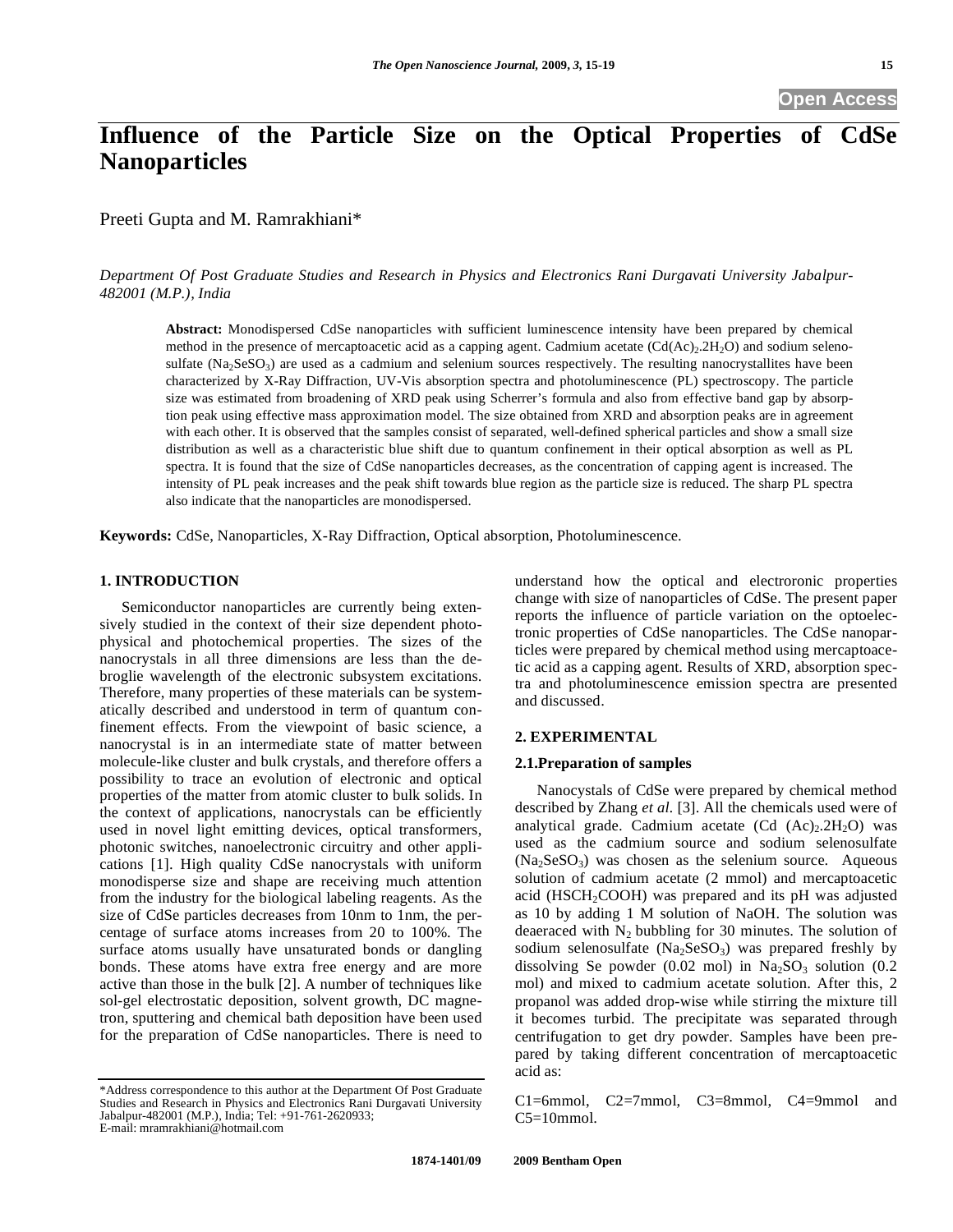#### **2.2. Characterization of Samples**

The CdSe nanocrystalline samples were characterized by X-ray diffraction for their crystal structure and particle size. X-ray diffraction (XRD) was taken on a Rigaku Rotating Anode (H-3R) diffractometer operating in the Bragg configuration using Cu K $\alpha$  radiation. The accelerating voltage was set at 40KV with a 100milliamp flux.

The optical properties of CdSe nanocrystallites were studied through optical absorption and photoluminescence measurements. Room temperature UV-vis absorption spectra were obtained with a Perkin Elmer  $\lambda$ -12 spectrometer. The size of the CdSe nanocrystallites was estimated from blue shift in absorption peak.

Photoluminescence measurements were performed at room temperature using UV lamp and 300 nm filter. The intensity of emitted light at different wavelength was measured using the HM-104 monochromator and RCA-931 photomultiplier tube.

## **3. RESULTS AND DISCUSSION**

## **3.1. X-Ray Diffraction**

The X-ray diffraction studies were carried out for the powder samples and typical diffractograms for the five samples C1, C2, C3, C4 and C5 are shown in Fig (**1**). The diffraction peaks indicate the nanocrystalline nature. These peaks at angles (20) of 25.391, 41.999, 45.810, 48.888, 49.718, 50.699 and 52.150 correspond to the reflection from: (002), (110), (103), (200), (112), (201) and (004) crystal planes, respectively (JCPDS card no.-060630). The XRD pattern is identical to the hexagonal phase with Wurtzite structure with space group  $P6_{3mc}$  (186) and unit cell parameter a=b=4.299Å and c=7.010Å. In these samples (002) plane is very clear and abundant which indicates preferential growth of crystallites in this particular direction. The average crystal sizes (d) were calculated based on the width of the peak due to (002) planes by using the Scherrer's formula [4]:

$$
d = 0.94 \lambda / B \cos \theta \tag{1}
$$

where  $\lambda$  is the wavelength of X-ray used, B is the full width at half maximum and  $\theta$  is the Bragg's angle of reflection. The average crystalline size (Table **1**) calculated from eq (1) implies that the growth of the CdSe particles can be controlled by the mercaptoacetic acid (MAA) molecules.

### **3.2. Absorption Spectroscopy**

Fig (**2**) shows the absorption spectra of the CdSe nanoparticles synthesized with the different concentration of mercaptoacetic acid increasing from 6 through 7, 8, 9 to 10mmol. The first peak in the absorption spectrum shift to lower wavelength from 350 through 345, 340, 330 to 310 nm, The optical properties are strongly dependent on the particle size. It can be seen from the spectra that there is practically uniform absorption in the visible range (790-390 nm). Absorption increases suddenly in the UV region. In addition, the absorbance between 490 to 790 nm increases with increasing capping agent concentration, which further indicates that the higher the capping agent concentration, the smaller the size of CdSe nanoparticles obtained.





**Fig. (1).** X-Ray diffractograms of CdSe nanoparticles for various Concentrations of capping agent.



**Fig. (2).** Absorption spectra CdSe nanoparticles for various Concentrations of capping agent.

The most direct way of extracting the optical band gap is to simply determine the photon energy at which there is sudden increase in the absorption. For bulk samples, the band gap is estimated from the  $(\alpha h v)^2$  vs hv plot, where  $\alpha$  is the absorption coefficient and hy is the photon energy. But for nanocrystalline samples the band gap is determined from absorption maxima. The optical band gap of the nanocrystalline samples are calculated from the absorption peak using the formula

$$
E_g = hc/\lambda \tag{2}
$$

where h is the Plank's constant, c is the velocity of light and  $\lambda$  is the wavelength at which, absorption peak is obtained.

The dependence of the energy of electron transitions between quantized levels of the valance and conduction bands on the particle size was used to estimate the particle size.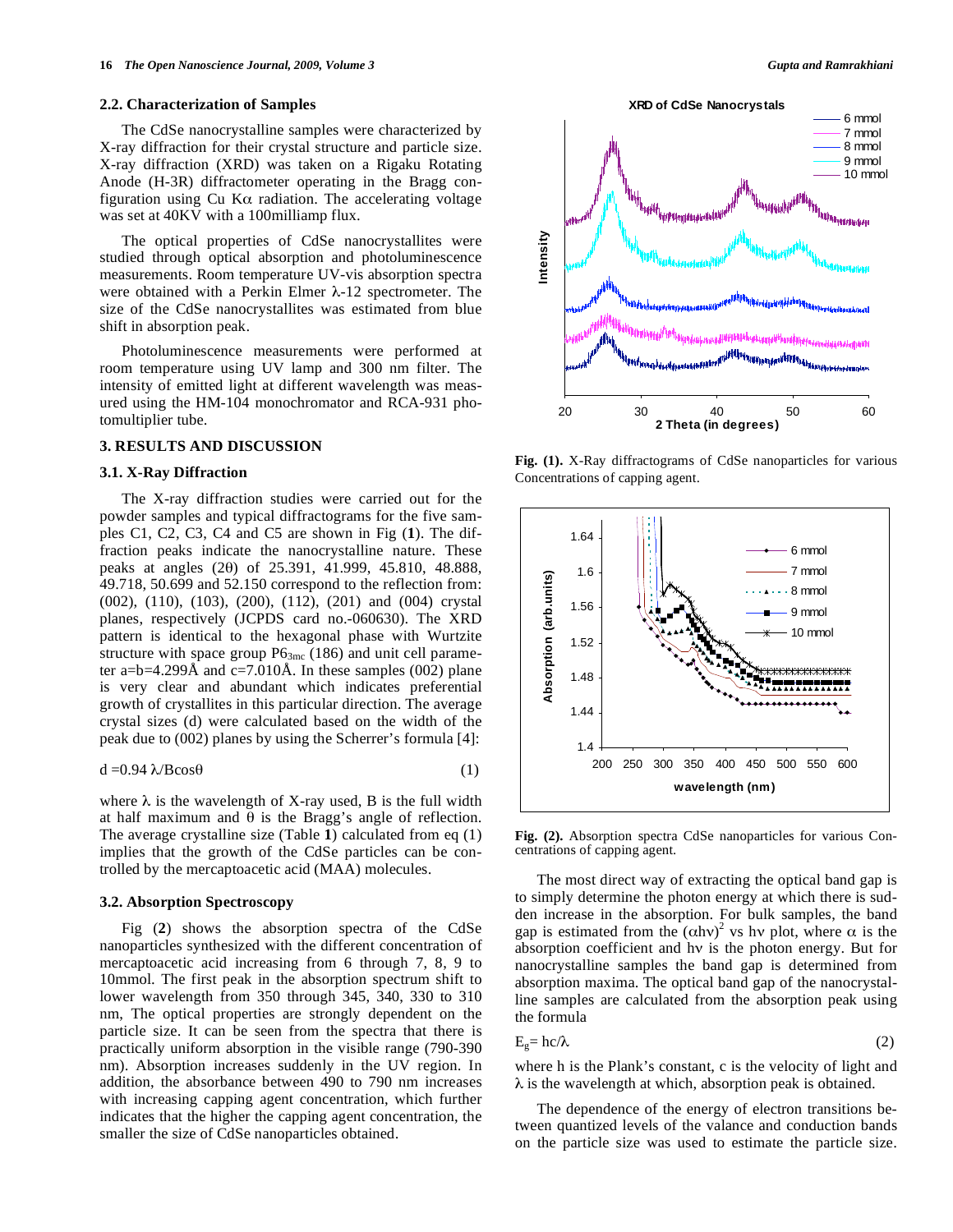Such transition is often called excitonic [5], because an electron-hole pair generated by light absorption is similar to the Wannier-Mott exciton in a bulk crystal. In this paper, attention is paid to the particles with average sizes  $d= 2.5...2.8$ nm, for which the excitonic Bohr radius ( $a_B = 5.4$  nm) [6] exceeds a particle size. That is why for these particles a strong confinement is realized.

The simplest model based on the effective-mass approximation predicts the effective band gap energy due to three- dimensional confinement comparing to the bulk one as [7]

peak is obtained at photon energies less than the effective band observed by absorption peak and the peak shifts towards higher energy with reducing particle size. The results may be explained as follows.

The photons of higher energy (4.1eV) excite electrons from valance band (VB) to conduction band (CB) by vertical transitions and within  $10^{-11}$  sec the electrons comes to the bottom of CB dissipating the excess energy as lattice vibrations. Then the electrons drop to the VB and recombine with hole emitting the photons of lower energy as the Franck-Conden principle. The absorption peak corresponds to verti-

$$
E_g' = E_g + \frac{\hbar^2 \pi^2}{2r^2} \left[ \frac{1}{m_e^*} + \frac{1}{m_h^*} \right] - \frac{1.786 e^2}{\varepsilon r} - \frac{0.124 e^4}{h^2 \varepsilon^2} \left[ \frac{1}{m_e^*} + \frac{1}{m_h^*} \right]^{-1}
$$
 (3)

where Eg is the band gap of bulk semiconductor, r is the radius of the particle,  $m_e^*$  is the electron effective mass,  $m_h^*$ is the hole effective masses,  $\varepsilon$  is the dielectric constant of semiconductor and e the electric charge. The second term in the eq (3) represents the kinetic energy, the third term represents the Coulomb energy, and the last term is a result of the correlation effect. In general the kinetic energy is dominant and the last two terms are much smaller. Therefore in many cases, these two may be neglected. The band gap values of the particles formed with various concentration of the capping agent and the particle sizes estimated using the eq (3) are given in the Table **1**. It is clear that the particle size is reduced as the capping agent concentration is increased.

cal upward transition from the top of VB where as emission peak corresponds to vertical downward transition from lowest level of CB.

The luminescence intensity of nanocrystallite samples produced using 300nm excitation wavelength becomes stronger with increasing concentration of mercaptoacetic acid (MAA). It is expected that the more amount of surface capping agent lead to the complete capping of CdSe surface and enhancement of band edge emission. Adding more MAA resulted in a shift of the luminescence emission to shorter wavelength and broader peak. When the particle size decreases, the effective band gap increases, therefore, the emitted photon has comparatively higher energy giving pho-

| Sample         | <b>Concentration (in mmol)</b> | Particle size by XRD)<br>(in nm) | <b>Absorption Peak</b><br>$(in \ nm)$ | <b>Band Gap Eg</b><br>(In eV) | Diameter by EMA<br>$(In\ nm)$ |
|----------------|--------------------------------|----------------------------------|---------------------------------------|-------------------------------|-------------------------------|
| C <sub>1</sub> | 6                              | 2.97                             | 350                                   | 3.54                          | 2.86                          |
| C <sub>2</sub> | ┑                              | 2.94                             | 345                                   | 3.60                          | 2.82                          |
| C <sub>3</sub> | 8                              | 2.77                             | 340                                   | 3.64                          | 2.79                          |
| C <sub>4</sub> | 9                              | 2.76                             | 330                                   | 3.75                          | 2.71                          |
| C <sub>5</sub> | 10                             | 2.58                             | 310                                   | $\overline{4}$                | 2.53                          |

**Table 1. Band Gap Values and Particle Sizes of CdSe Nanoparticles** 

It is seen from the Table **1** that the sizes calculated from broadening of XRD peak by using eq (1) were found to agree fairly with those estimated from the absorption peaks by using eq (3). The variation of effective band gap and particle size by changing capping agent concentration is shown in Fig (**3**). It can be observed that for concentration higher than 9mmol, there is sudden increase in the effective band gap of the CdSe nanocrystals indicating small crystal size.

### **3.3. PL Spectroscopy**

The PL spectra of the nanocrystalline CdSe samples are shown in Fig. (**4**). A single peak was obtained at 365 nm, 360 nm, 355 nm, 350 nm and 345 nm for C1, C2, C3, C4 and C5 samples respectively. It can be noted that the PL toluminescence peak at shorter wavelength. The full width at half maxima (FWHM) is 39.60 nm, 45.26 nm, 47.15 nm, 60.35 nm and 66.01 nm for C1, C2, C3, C4 and C5 concentration respectively. The FWHM increases as the capping agent concentration increases. The size distribution of the quantum dots is what leads to a range of individual emissions that the fluorimeter collects and display as a gaussion distribution (inhomogeneous broadening). The increase in FWHM of PL peak with increasing capping agent, indicating that for higher capping agent concentration, though there is more number of particles with smaller size, the range of sizes is also increased, giving a broader PL peak.

There are many reports of absorption and emission of CdSe nanocrystals prepared by different techniques. Sondi *et*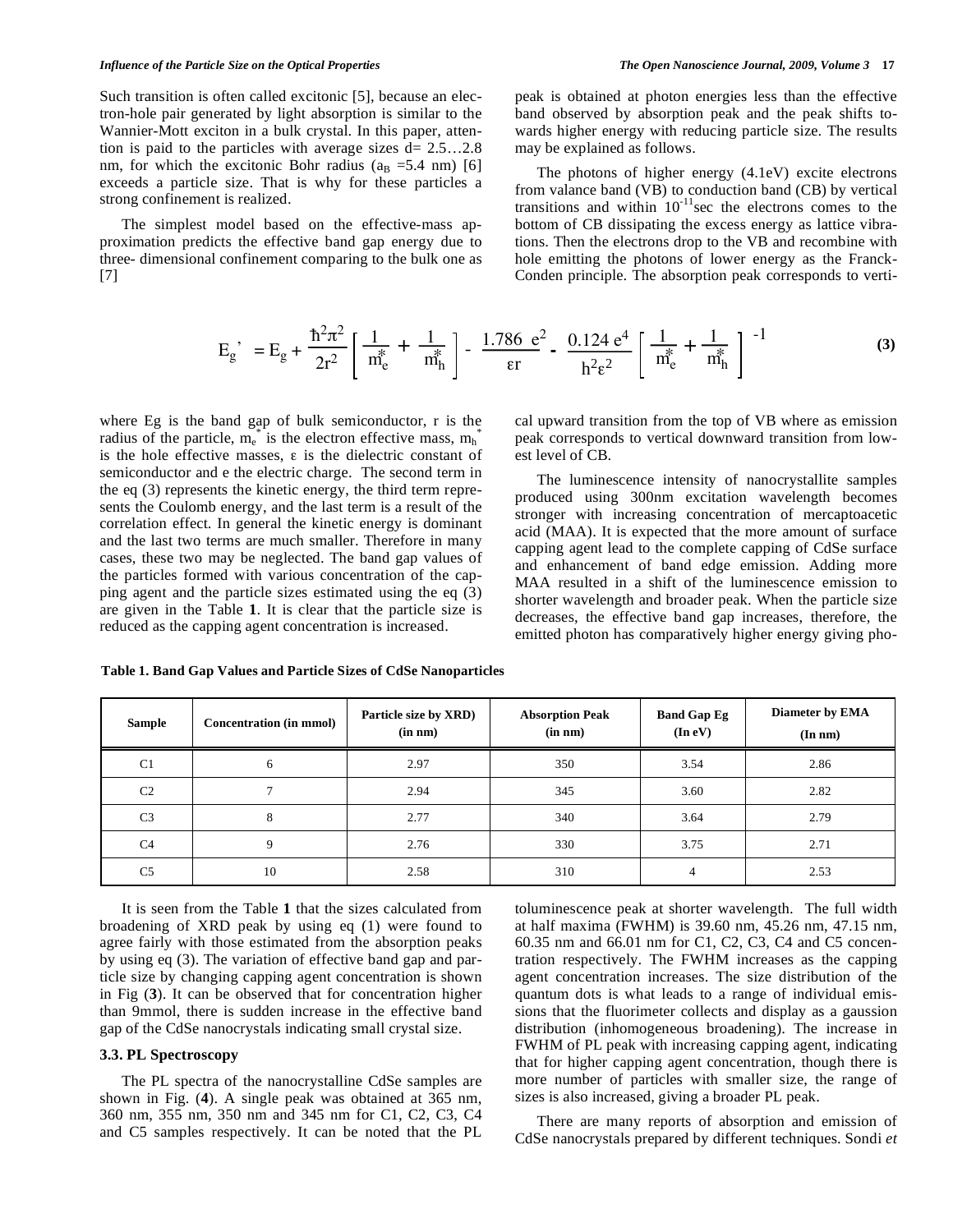

**Fig. (3).** Variation of effective band gap and particle size with capping agent concentration.



**Fig. (4).** Photoluminescence spectra of CdSe nanoparticles for various concentrations of capping agent.

*al.* [8] prepared highly luminescent CdSe particles in organic media by using aminodextron as a capping agent with excitation wavelength of 380 nm. The absorption and photoluminescence spectra were blue shifted in agreement of our results. They also obtain band edge emission. Murali *et al.* [9] have prepared CdSe films from different duty cycle by pulse plating method and reported their photoluminescence. The emission spectra peaks at 520 nm for the films deposited at 50% duty cycle. This peak is observed to shift towards blue region (410 nm) as the duty cycle decreases to 6%. This may be because of the increase in band gap due to decrease in particle size. Particle sizes range from 12.8 nm to 50.3 nm, which are quite larger than those obtain in present work. Boatman *et al.* [10] have reported the absorption and emission spectra of CdSe quantum dots with particle sizes [11] ranging from approximately 1.8 nm to 4.00 nm. The emission wavelength is obtained ranging from 490 nm to 580 nm by excitation from 400 nm. Shravas.S.Ashtaputre *et al.* [12] synthesized strongly luminescent CdSe nanoparticles by chemical routes using 2 mercaptoethanol as a capping agent. Absorption peaks were obtained at 360 nm and 385 nm for 0.01M (sample a) &0.1M (sample b) concentrations respectively. These samples show strong blue shift in absorption spectra. The photoluminescence spectra at excitation wavelength 362 nm exhibits a sharp peak at 430 nm and weak peak at ~414 nm (sample a). In case of sample b, showing red luminescence, the excitation wavelength was  $\lambda_{ex}$  =371 nm and emission spectrum exhibits broad peak at 581 nm which may be due to the formation of defect levels along with peak at 437 nm. The second peak is not observed in present studies showing a good capping and negligible surface/ defects states.